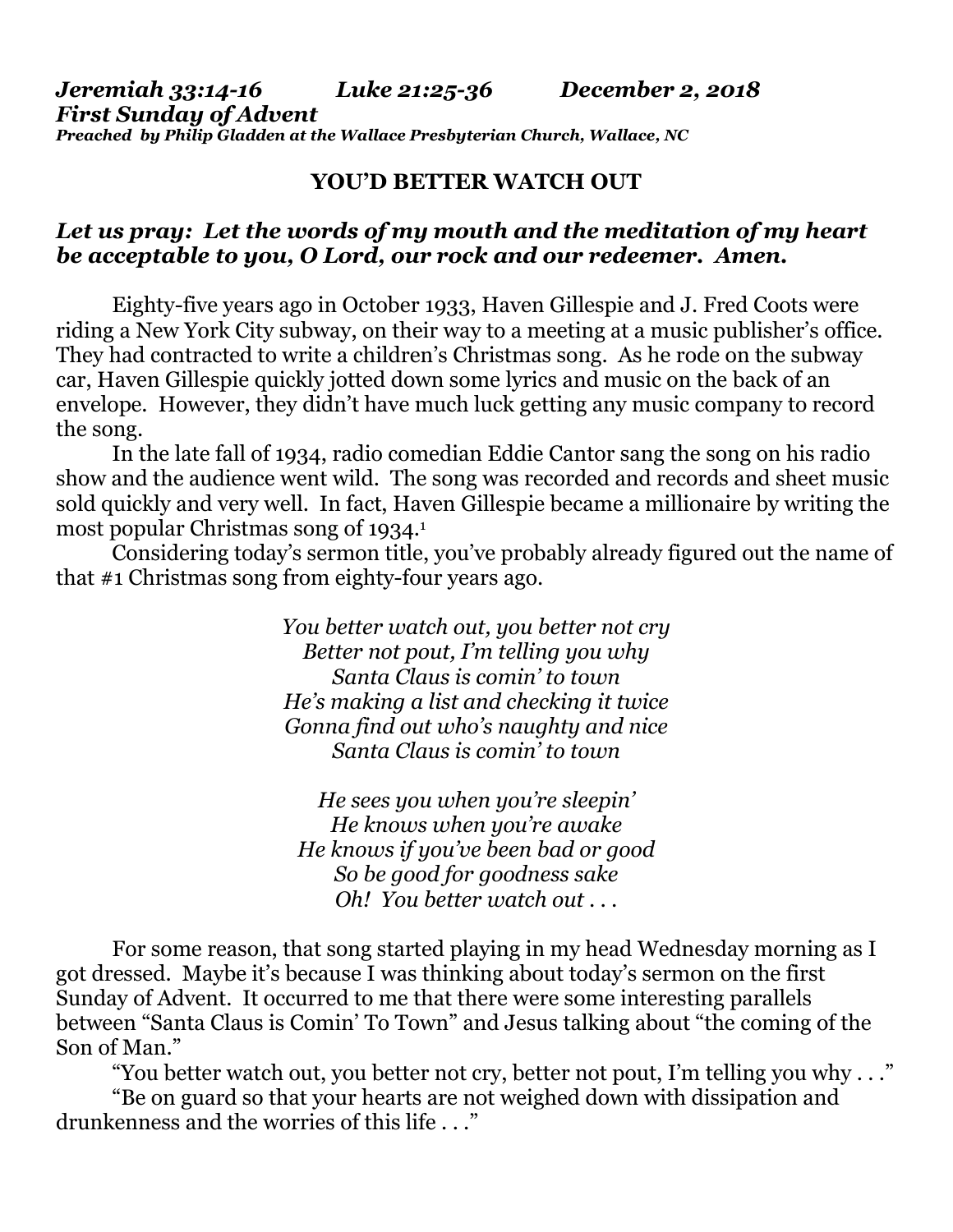"Santa Claus is comin' to town . . ."

"because your redemption is drawing near . . ."

"You better watch out, you better not cry, better not pout, I'm telling you why . . ." "Be alert at all times, praying that you may have the strength to escape all these things that will take place . . ."

"Santa Claus is comin' to town . . ."

"that you may have the strength to stand before the Son of Man."

Just because there are some interesting parallels, that doesn't mean they're equivalent. Unfortunately, we too often think of God and/or Jesus as some kind of heavenly Santa Claus, watching every move we make and, based on what we do or don't do, deciding whether to reward us or punish us. But that kind of "reward" system theology runs contrary to the good news of the gospel of God's grace, mercy, and love in Christ Jesus our Lord. As the apostle Paul wrote the Roman Christians, "For there is no distinction, since all have sinned and fall short of the glory of God; they are now justified by his grace as a gift, through the redemption that is in Christ Jesus, whom God put forward as a sacrifice of atonement by his blood, effective through faith . . . But God proves his love for us in that while we still were sinners Christ died for us. . . For if while we were enemies, we were reconciled to God through the death of his Son, much more surely, having been reconciled, will we be saved by his life." (Romans 3:22b-25a; 5:8, 10)

But there does seem to be one helpful parallel between the song and Jesus' teaching about the coming of the Son of Man. Both have a sense of urgency. Both encourage hearers to be ready. Both exhort folks to watch out.

Jesus says, "Be on guard . . . be alert at all times." These are imperatives and commands, not just helpful suggestions. These words are what we call "present imperatives," and are best translated this way: "be on guard, and keep being on guard . . . be alert at all times, and keep being alert at all times."

"Be on guard, and keep being on guard . . . be alert at all times, and keep being alert at all times," for what? Jesus says, "The coming of the Son of Man." In other words, be on guard, be alert for his promised return when all of God's promises will be fulfilled.

But it's hard to keep that sense of urgency, day in and day out, year in and year out, much less after 2,000 years. Already toward the end of the first century A.D., scoffers and naysayers were questioning the trustworthiness of Jesus' promised return. 2 Peter 3:1-10: "This is now, beloved, the second letter I am writing to you; in them I am trying to arouse your sincere intention by reminding you that you should remember the words spoken in the past by the holy prophets, and the commandments of the Lord and Savior spoken through your apostles. First of all you must understand this, that in the last days scoffers will come, scoffing and indulging their own lusts and saying, 'Where is the promise of his coming? For ever since our ancestors died, all things continue as they were from the beginning of creation!' . . . But do not ignore this one fact, beloved, that with the Lord one day is like a thousand years, and a thousand years are like one day. The Lord is not slow about his promise, as some think of slowness,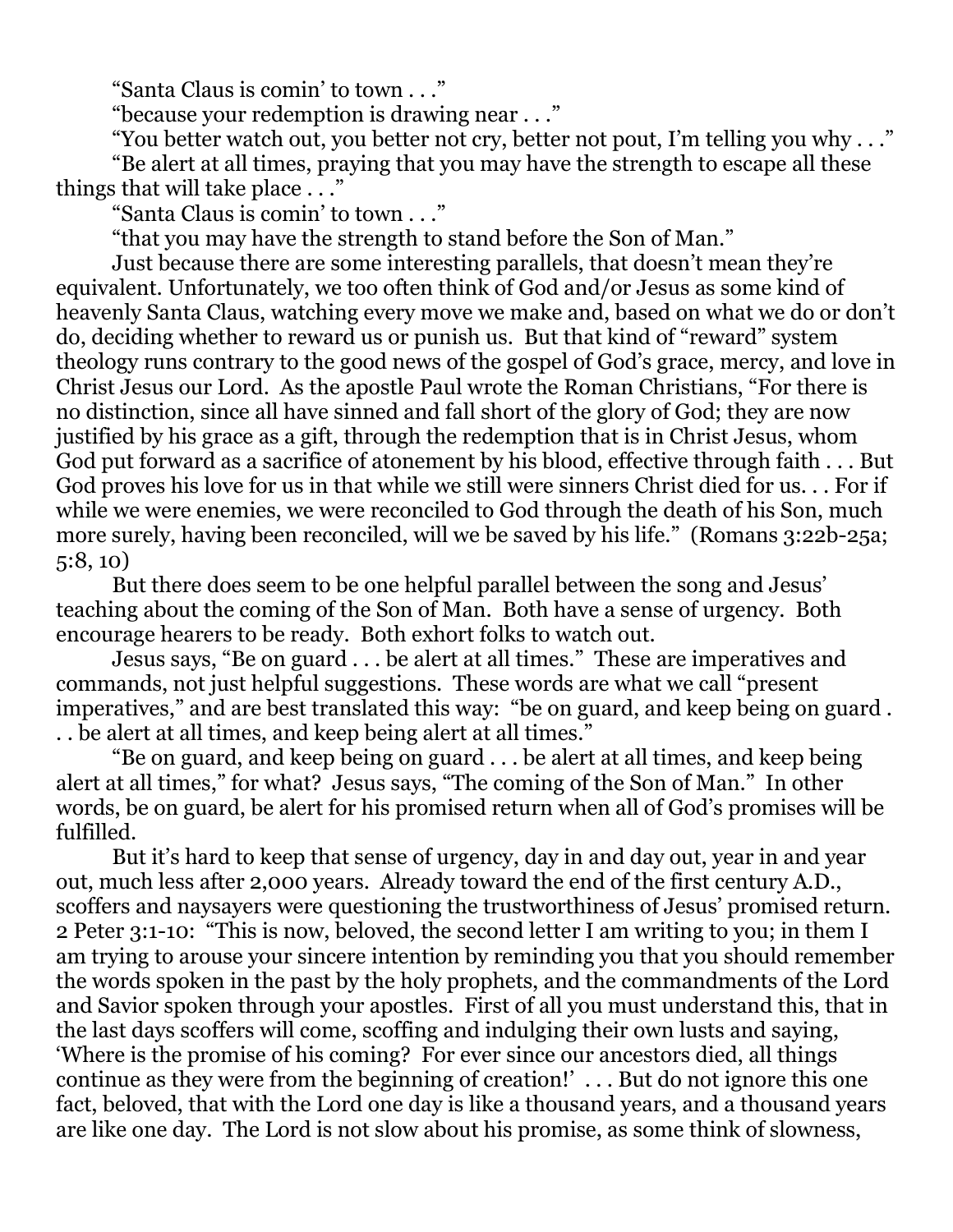but is patient with you, not wanting any to perish, but all to come to repentance. But the day of the Lord will come like a thief . . ."

And a thief doesn't call you in the afternoon and say, "I just wanted to let you know that I'll be at your house around 1:30 in the morning."

That's not to say Jesus as the Son of Man is like a thief, but that his second Advent, his coming again, will be as unexpected as the coming of a thief in the night. That's why Jesus cautions, "Be on guard so that your hearts are not weighed down with the worries of this life, and that day does not catch you unexpectedly, like a trap."

For some reason, much talk about Christ's return seems intended to scare people into believing. That is very ironic, since the emphasis on Christ's second Advent or second coming is really a clarion call, "Don't live in fear! Instead, live in anticipation of the coming of Christ. What are you afraid of? Put your hope in God's promises and in Christ's power, and face the trials and tribulations of this life with your heads held high."

I was pleasantly surprised and very interested that the Final Jeopardy! category on this past Thursday night's show was "Catholicism," with this answer: "A liturgical year begins on the first Sunday of Advent, which is the Sunday closest to the feast day of this 'first apostle.'" None of the three contestants came up with the correct question. Neither did I, somewhat to my chagrin! Chris wrote, "Who was Paul?" and lost \$11,198 of his \$11,200. The other two, Adriana and Phil, wrote, "Who was Peter?" (which was also my question) That incorrect question lost Phil \$10, 401 and Adriana \$7,000 (but she remained the champion). The correct question was, "Who was Andrew?"

What really got my attention, though, was Alex Trebek saying, before revealing the contestants' questions, "His feast day is tomorrow and Advent begins on Sunday." I don't know that I've ever heard Advent referred to on TV. Instead, the airwaves are filled with Christmas commercials and movies and music specials.

I showed the Alternative Sunday School class a YouTube video last week called "Advent in Two Minutes." The video asks, "We all know Christmas right?" and then says, "Christmas is shopping for presents, decorating the tree, singing carols, making gingerbread houses, sending cards, enjoying holiday parties, making a list . . . and checking it twice." Of course, that's not the true message of the video, for it goes on to say, "There's a lot more to it . . .Christmas is Christ entering our world . . . and Advent is expectant waiting, hopeful anticipation, and joyful preparation. . . for God coming into our lives and hearts in all moments, all places, all times. . . past, present, and future . . . commemorating the birth of Jesus, welcoming God into our lives every day, preparing for Christ's second coming. . . Remember Advent isn't about shopping, stressing, planning or buying. . . it's about expecting, waiting, hoping, and praying" The one line that caught my attention in that two minute presentation said, "If you're sick of Christmas by December 25, you haven't done Advent correctly."

The end of the video is a good reflection of what Jesus says to us about waiting and watching: "So, this Advent, add some meaning to your waiting . . . volunteer at a hospital or soup kitchen . . . spend some extra time in prayer . . .be patient with your family ... count down the days with an Advent calendar ... speak kindly to strangers ..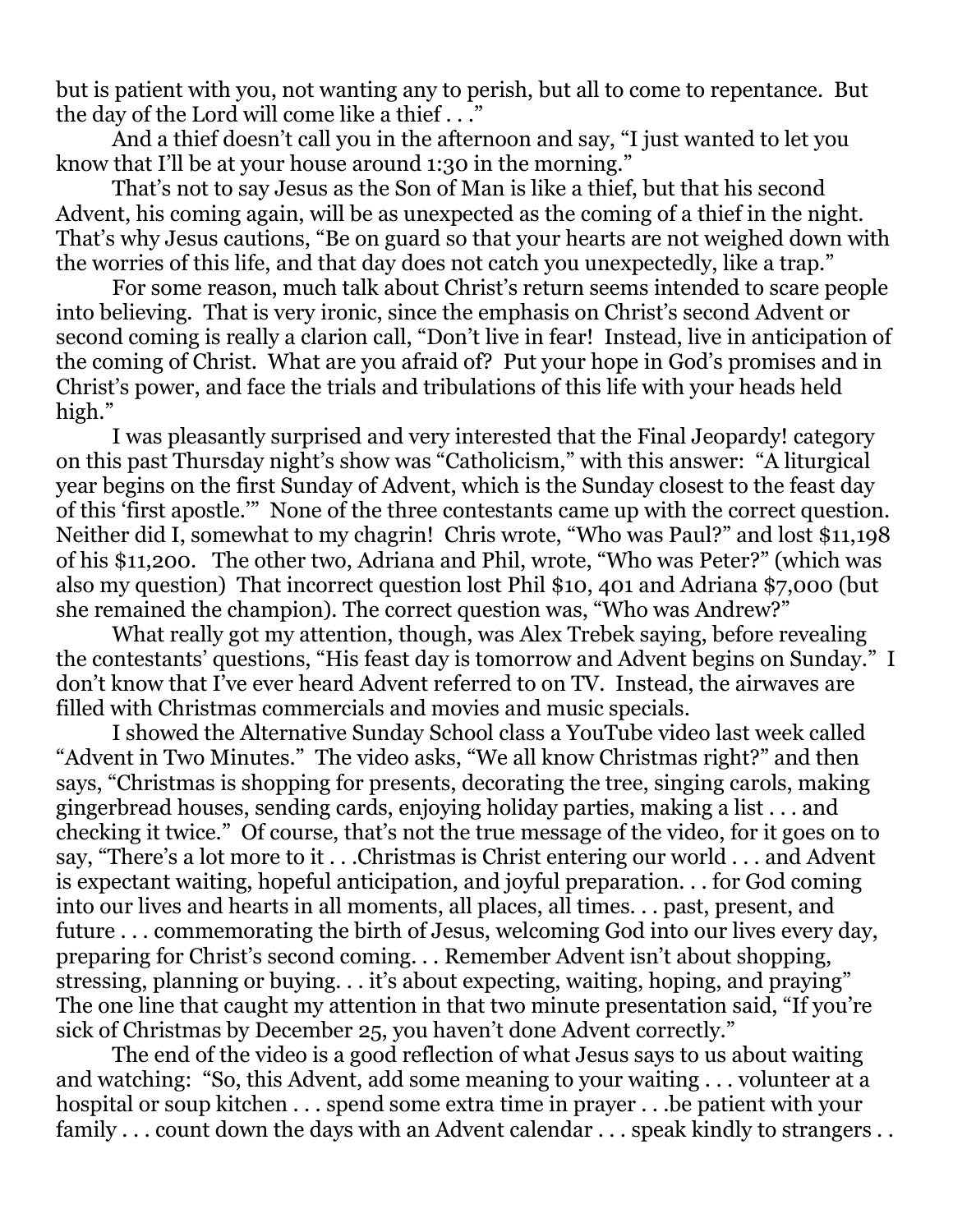. go to church . . . and share hope with those who need it most while you wait for that special guest."<sup>2</sup>

So, when is this all supposed to happen? Well, that's the \$64,000 question, isn't it (or adjusted for inflation since 1941, when that phrase originated, the \$1,118,974 question)? Over in Mark's gospel, when the disciples ask Jesus when all of these things are going to take place, he tells them, "But about that day or hour no one knows, neither the angels in heaven, nor the Son, but only the Father. Beware, keep alert; for you do not know when the time will come . . . And what I say to you I say to all: Keep awake!" (Mark 13:32-33, 37) In Luke's story, Jesus tells a parable about a fig tree . . .

Do you remember how the Bradford pear trees and the azaleas and other shrubs bloomed and blossomed in the days right after Hurricane Florence? So many people commented on and wondered about this strange phenomenon, so I asked David Johnson of Johnson Nursery to explain what happened. Here is what he emailed me last Tuesday: "One of my favorite courses was 'The Physiology of Landscape Plants' taught by J.C. Raulston, who now has an arboretum at NCSU named in his memory. One lesson was how Holly trees are known to produce more berries after extreme winter conditions. His theory, and others, was that producing abundant fruit is an act of survival. Someone, somewhere defined the fitness of a species as the ability to produce offspring. The theory was that a stressed plant would inherently produce more flowers to assure more offspring in case the parent did not survive. My assumption is the trees behaved the same way after the storm."<sup>3</sup>

Jesus said, "Look at the fig tree and all the trees; as soon as they sprout leaves you can see for yourselves and know that summer is already near." Well, the Bradford pear trees and azaleas led us astray in September, since Fall, not summer, was already near. But Jesus' words remind us to pay attention to the signs of the times – not so much to hunker down and wait for the end of the world, but to be aware of how the kingdom of God is near, and already at work in our lives and in our world. Because we know that Christ came once and we trust that Christ will come again, right now in this in-between time, we are called to live with hope rather than in fear. As a friend of mine said about the Christian life, especially the message of Advent, "When is a Christian *not* supposed to be ready?"

As I was fixing supper one evening last week, I flipped open the latest issue of *Presbyterians Today* and found an article by Charles Wiley called "Affirmation and Advent: Anticipation of Christ's return inspires faithful service." I think he describes very well how Advent puts an important and much needed spin on that very famous and popular Christmas phrase "You'd better watch out!"

"*A healthy appreciation for Christ's return in glory is a powerful call to a life of trust and obedience. This hope can encourage us with confidence that God's redemptive purpose will not be thwarted.*

*"Jesus' own life is set before us as the example of one who participates in God's coming reign. Jesus' life reveals that anticipatory living involves active work at unmasking and overcoming evil, being on the side of those in need, working in the ministry of healing, and proclaiming the gospel of reconciliation to all.*